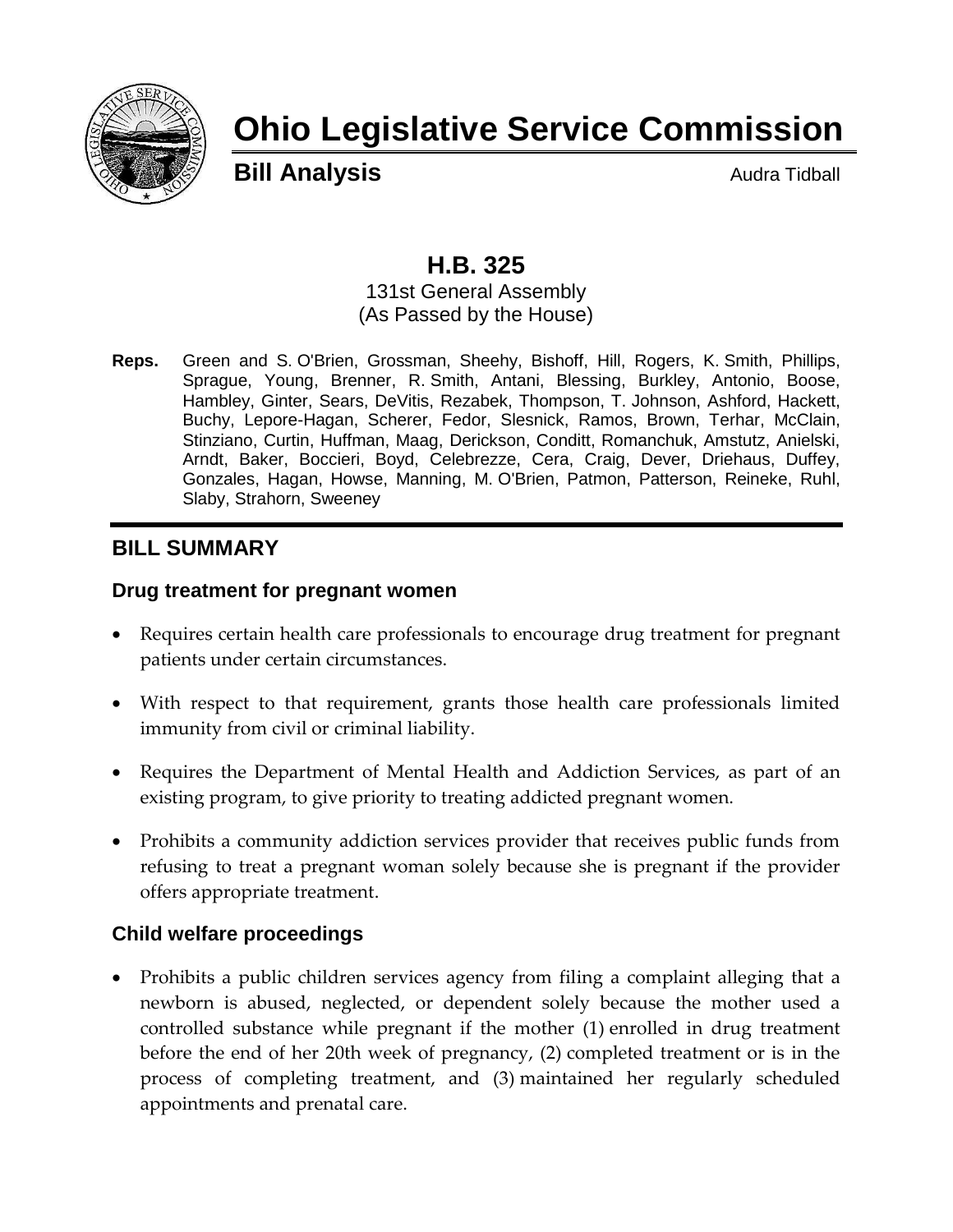- Permits a court to hold such a complaint in abeyance if the mother (1) enrolled in drug treatment *after* her 20th week of pregnancy, (2) is in the process of completing a treatment program, and (3) maintained her regularly scheduled appointments and prenatal care.
- Permits a court to dismiss such a complaint if the mother (1) enrolled in drug treatment *after* the end of her 20th week of pregnancy, (2) completed a treatment program, and (3) maintained her regularly scheduled appointments and prenatal care.

#### **Admissibility of prenatal screening and tests in criminal proceedings**

• Provides that evidence obtained through a screening or test to determine pregnancy or provide prenatal care is not admissible in a criminal proceeding against the woman who was screened or tested.

## **CONTENT AND OPERATION**

#### **Encouraging pregnant women to enroll in drug treatment**

The bill requires certain health care professionals who care for pregnant women to encourage enrollment in drug treatment programs. The health care professionals to whom the bill applies are physicians, registered nurses (including clinical nurse  $s$ pecialists, certified nurse-midwives, and certified nurse practitioners), $1$  licensed practical nurses, and physician assistants. Such a health care professional who attends to a pregnant woman for conditions relating to pregnancy before the end of the 20th week of pregnancy and who has reason to believe that the woman is using or has used a controlled substance in a manner harmful to the fetus must encourage the woman to enroll in a drug treatment program offered by a provider of addiction services or alcohol and drug addiction services.<sup>2</sup>

The bill defines "addiction services" as services (including intervention) for the treatment of persons with alcohol, drug, or gambling addictions, and for the prevention of such addictions. It defines "alcohol and drug addiction services" as services (including intervention) for the treatment of alcoholics or persons who abuse drugs of abuse and for the prevention of alcoholism and drug addiction.<sup>3</sup>

 $\overline{a}$ 

 $<sup>1</sup>$  R.C. 4723.01, not in the bill.</sup>

<sup>2</sup> R.C. 3701.70(B).

 $3$  R.C. 3701.70(A); R.C. 5119.01(A)(2) and (3), not in the bill.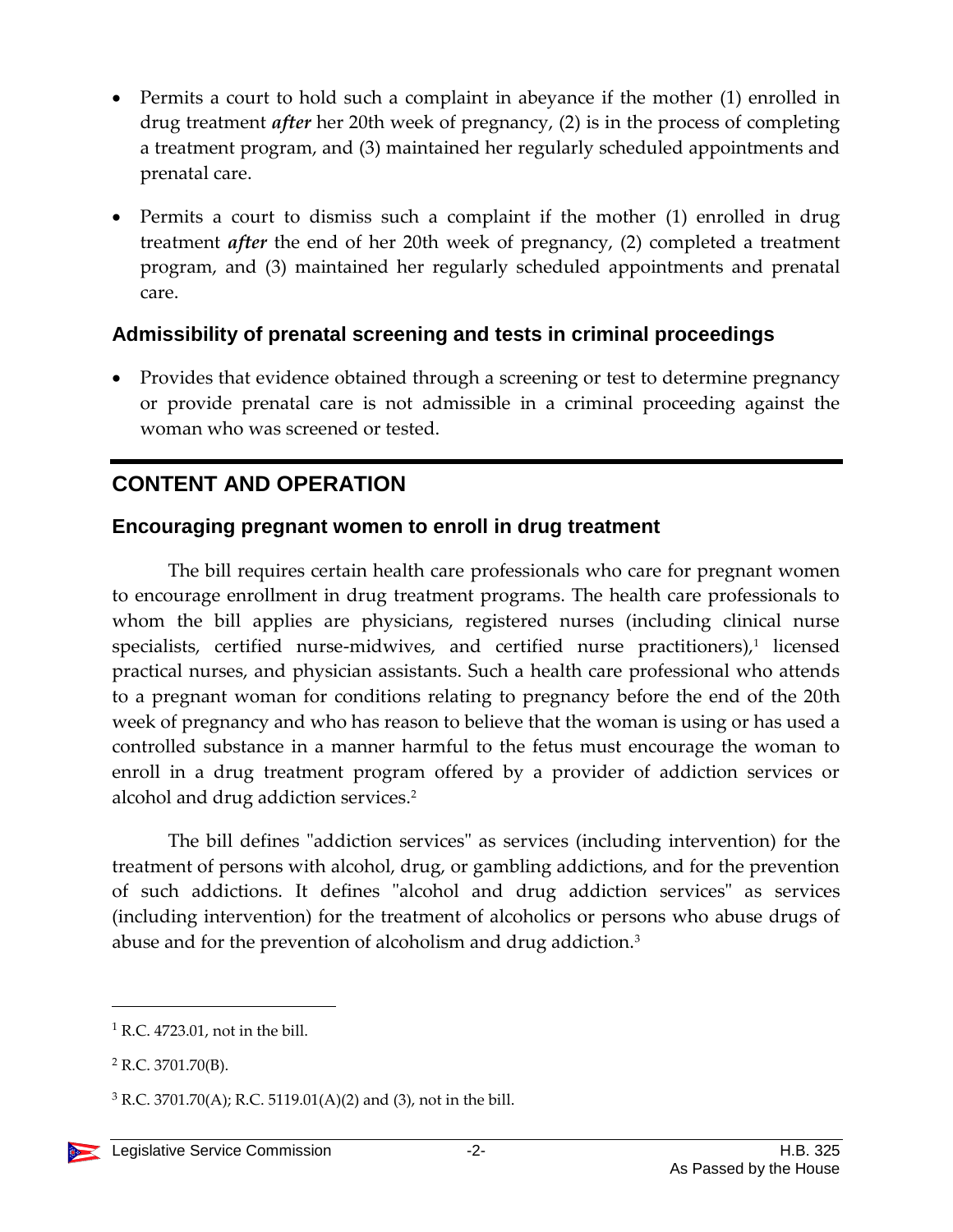The health care professionals subject to the bill are immune from civil liability and are not subject to criminal prosecution for (1) failing to recognize a pregnant woman's use of a controlled substance in a manner that is harmful to her fetus, or (2) any action taken in good faith compliance with the bill's requirements.<sup>4</sup>

#### **Treatment priority**

The bill requires the Department of Mental Health and Addiction Services to give priority to treating pregnant women addicted to drugs of abuse. Under current law, the Department is required to give priority to developing, and to promptly develop, a program to identify addicted pregnant women and provide intervention and continued monitoring. The program also must provide tracking and treatment, as well as rehabilitation for children born to women who are addicted.

The bill adds a requirement that the program give priority to treating pregnant women who are addicted to drugs of abuse. It also requires a community addiction services provider that receives public funds to give priority to pregnant women referred to treatment. The bill prohibits such a community addiction services provider from refusing to treat a pregnant woman solely because she is pregnant, so long as appropriate treatment is offered by the provider.<sup>5</sup>

#### **Child welfare proceedings**

Public children services agencies (PCSAs)<sup>6</sup> are required to assess and investigate reports of abuse, neglect, or dependency to determine whether a child is safe or at risk. This assessment and investigation is conducted pursuant to Ohio and federal law in accordance with the Child Protective Services Worker Manual developed by the Department of Job and Family Services. In appropriate circumstances, a PCSA may file a complaint with the juvenile court alleging that a child is an abused, neglected, or dependent child.<sup>7</sup> When a complaint has been filed, the court must first determine whether the child is an abused, neglected, or dependent child (referred to as adjudication) and, if so, whether the child should be removed from the parent's custody (referred to as disposition).

 $<sup>7</sup>$  R.C. 2151.27, not in the bill.</sup>



 $\overline{a}$ 

 $4$  R.C. 3701.70(C).

<sup>5</sup> R.C. 5119.17.

<sup>6</sup> According to the Public Children Services Association of Ohio, there are 61 PCSAs located within county departments of job and family services, 21 are separate children services boards, and two fall under the purview of a county administrator or executive.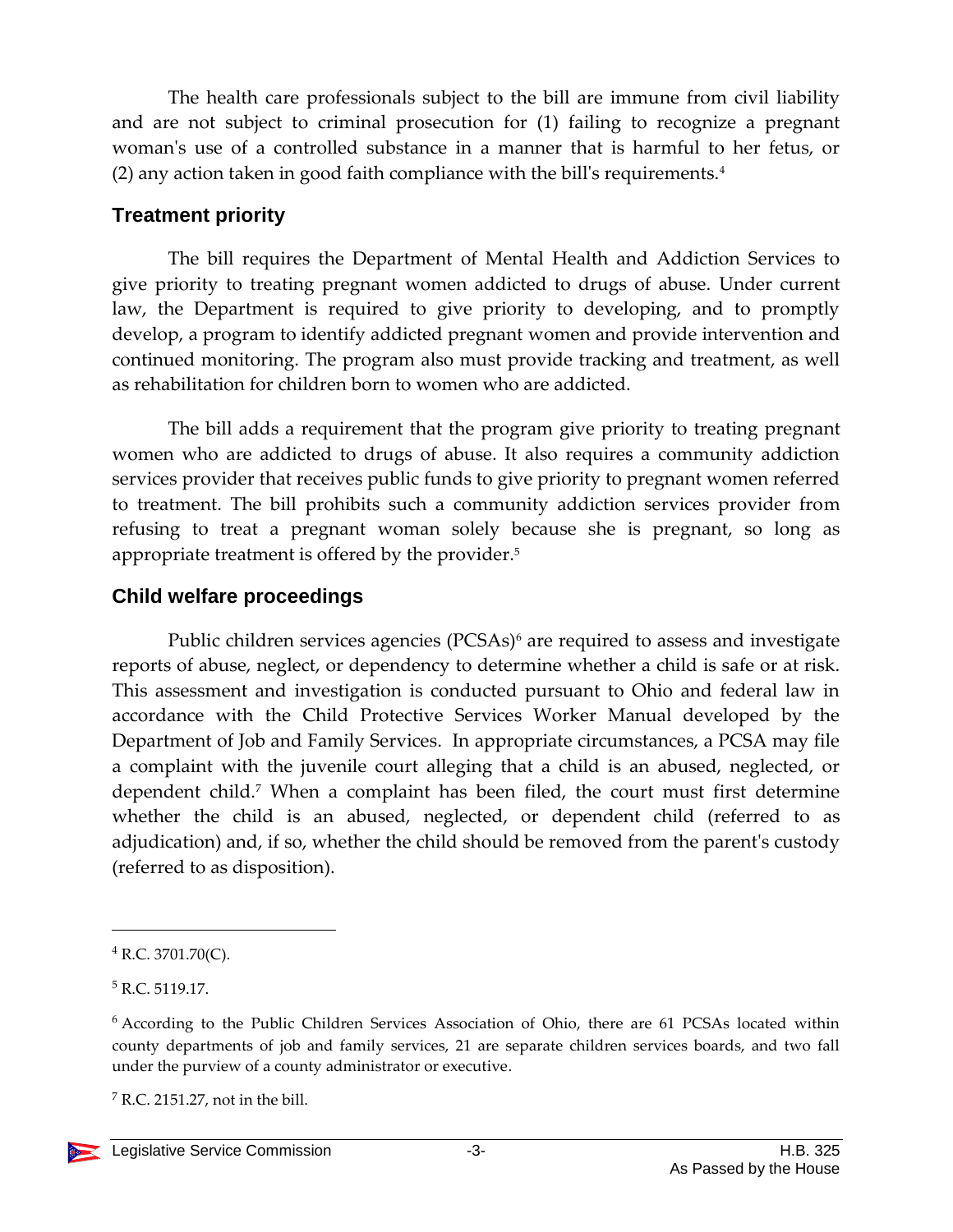The bill prohibits a PCSA from filing such a complaint regarding a newborn $\delta$ solely because the newborn's mother used a controlled substance while pregnant, so long as the mother did all of the following:

(1) Before the end of the 20th week of pregnancy, enrolled in a drug treatment program provided by a provider of addiction services or alcohol and drug addiction services;

(2) Successfully completed the program or is in the process of completing the program and is in compliance with the program's terms and conditions as determined by the program;

(3) Maintained her regularly scheduled appointments and prenatal care recommended by her health care provider for the remaining duration of the pregnancy.<sup>9</sup>

If a pregnant woman enrolled in a drug treatment program after the end of her 20th week of pregnancy, a court may do either of the following instead of considering the complaint:

(1) Hold it in abeyance if the court finds the woman is in the process of completing the program and has maintained her regularly scheduled appointments and prenatal care;

(2) Dismiss it if the court finds that the woman successfully completed the program and maintained her regularly scheduled appointments and prenatal care. $^{\rm 10}$ 

The bill specifies that it does not prevent a PCSA from filing a complaint regarding a newborn if the PCSA determines that the mother, or any other adult caring for the newborn, is unable to provide adequate parental care.<sup>11</sup>

#### **Admissibility of prenatal screening and tests in criminal proceedings**

The bill provides that evidence of the use of a controlled substance obtained through a screening or test to determine pregnancy or provide prenatal care is not admissible in a criminal proceeding against the woman who was screened or tested. However, the bill also specifies that it does not prohibit criminal prosecution based on

 $\overline{a}$ 

 $8$  The bill defines a newborn as a child less than 30 days old.

 $9$  R.C. 2151.26(B).

 $^{10}$  R.C. 2151.26(C).

 $^{11}$  R.C. 2151.26(D).